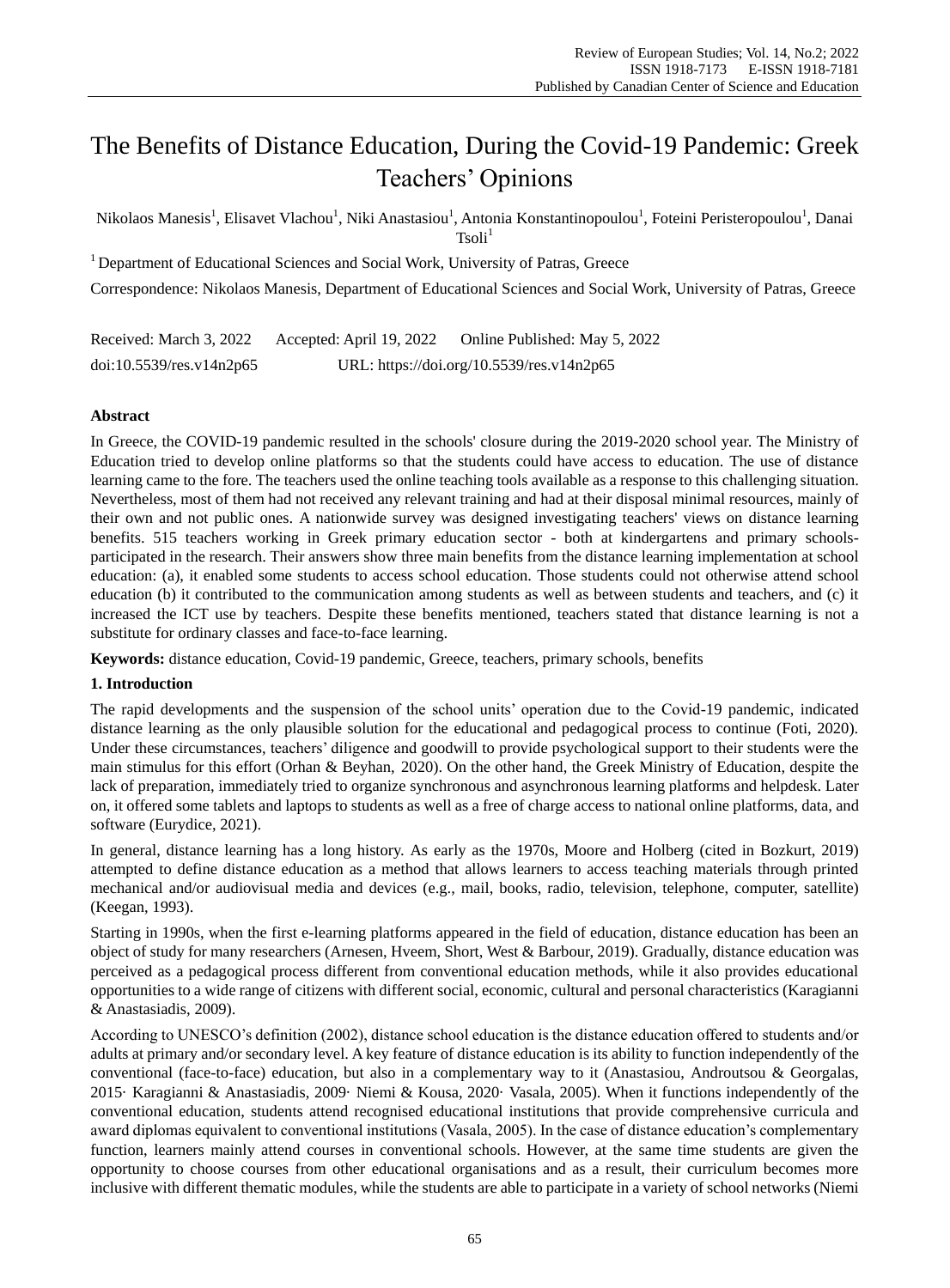& Kousa, 2020· Vasala, 2005). The development of supplemental distance education has taken place in the context of the modern pedagogical approach that highlights the multidisciplinary approach to knowledge (Matsagouras, 2002, as cited in Anastasiadis, 2017).

Distance learning is addressed to people who are interested in training or getting in touch with something different from their main area of study. It can be divided into 3 categories, based on the description of the learning process: (a) synchronised, (b) asynchronised and (c) blended learning. However, the means used to achieve the educational goals set are the same. These three categories are only differentiated based on how the educational activities alternate during students' learning process (Alhumaid, Waheed, Zahid, & Habes, 2020).

Distance learning is a distinct type of education, which cannot be considered a substitute for traditional/conventional education (Niemi & Kousa, 2020). Because the transition to distance education happened suddenly, educators had not been able to perceive it as a method and a distinct field of education, but as a complement to face-to-face education (Orhan & Beyhan, 2020), which also requires different skills (Baran & Correia, 2014).

#### *1.1 Distance Learning Contribution to Education*

Within lesson planning, the teachers act as knowledge mediators (Foti, 2020). Teachers offer their guidance to students who acquire and develop a discovery learning method (Niemi & Kousa, 2020). Saykılı (2018) presents distance education as a form of education, which gathers both the students and the teacher in a common online environment, where the teacher functions as the mediator-facilitator in the learning process. This environment offers planned and structured learning experiences and facilitates students and teacher interaction as well as the exchange of teaching materials.

Distance learning involves flexible scheduling, individualized feedback, and the option of an individualized pace of learning for each student, thus it provides an alternative to students who otherwise struggle in the conventional classroom (Ge, 2012· Repetto, Cavanaugh, Wayer & Feng, 2010· Tsai, 2009). Distance education gives students the chance to function independently and incite them to the route/course of self-learning (Lionarakis, 2005). The various audiovisual media used by distance learning motivate students to creatively study the material and facilitate the dissemination of knowledge, attitudes and skills without demanding students' physical presence (Bozkurt, 2019· Schlosser & Simonson, 2002). According to teachers, during the covid-19 pandemic students were activated and showed more responsibility concerning their learning. The time saved due to the circumstances of distance learning was helpful for the lesson to be more enjoyable (Van Der Spoel, Noroozi, Schuurink & Van Ginkel, 2020).

All the above explain why many training programmes on distance learning were offered to teachers during the last decades. These programmes included the preparation of strategies and techniques required for distance education. Other educational programmes for teachers focused on the use of new technological tools and on students' educational needs (Manousou, 2004).

## *1.2 Distance Learning Contribution to Communication*

The use of online tools may have positive results in improving school curriculum, but also in improving the communication between teachers and students **(**Marteney & Bernadowski, 2016). On the other hand, the roles of both teachers and students become more complex, as their interaction extends beyond the classroom's context (Makrodimos, Papadakis & Koutsoumpa, 2017). Cooperative learning activities among trainees create bonds of cohesion within a group of students (Argyriou & Koutsouba, 2011, p. 656). However, distance education challenges teachers so as to find more attractive ways to develop and strengthen students' social bonds. For example, teachers may choose to enforce students' participation in online platforms so as to share their experiences or to be engaged in other social activities (Trust & Whalen, 2020). The challenge and the goal of distance education is to create an environment developing a sense of belonging to students, not letting them to feel isolated. (Trust & Whalen, 2020). In parallel, teachers offer support to their students and along with their mentors or advisers contribute to students' success (Marteney & Bernadowski, 2016). Since distance learning requires individual work, it is necessary to empower both teachers and students. The aim in distance education is to restore the relations between teachers and students because teamwork plays a key role in their bonding (Niemi & Kοusa, 2020). Teachers should also manage to modify/adjust to distance learning all the educational elements they use i.e., teaching methods, teaching time, teaching materials. Moreover, teachers should control on social and psychological factors that may affect their own motivation. (Rasmitadila et al., 2020).

During covid-19 pandemic, the transition to distance education disrupted children's social life. Students who were unable to access the digital classroom experienced loneliness (Popyk, 2021) or feelings of isolation (Dereshiwsky, Papa & Brown, 2017), and lack of active interaction (Babinčáková & Bernard, 2020). Contrary to the above, some opinions attested that students who experienced negative emotions in the conventional classroom were positively expressed concerning the distance classroom (Anastasiadis, 2017).

According to studies, teachers believe that the use of technology, and especially internet, may lower students' critical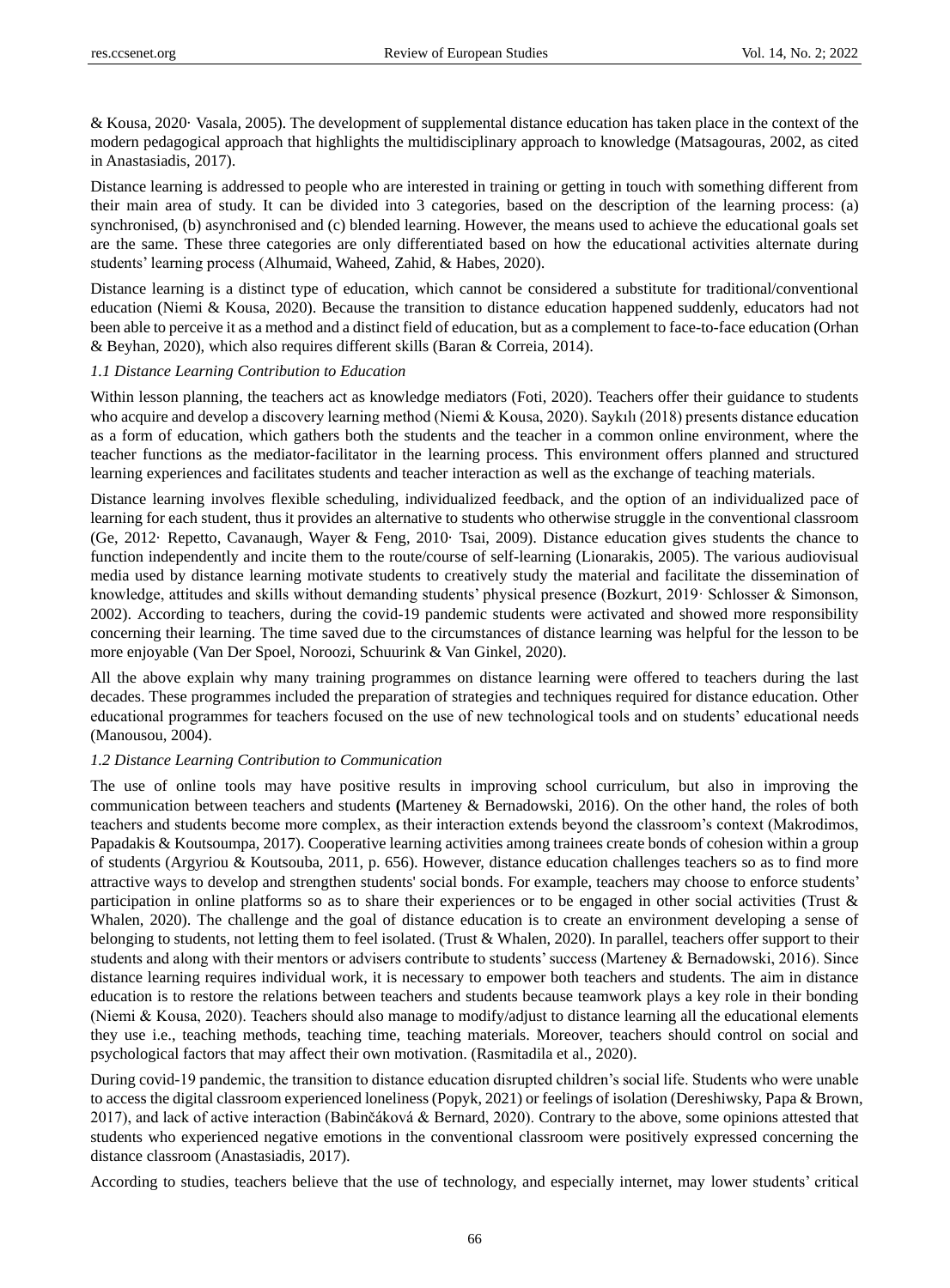thinking and downgrade the educational process to a mechanical transmission of information (Moisi, 2020). This potential threat can be exceeded if the focus is placed on the interactions taking place in distance education (e.g., between the teacher and the students, among the students, between the student and the teaching materials) (Moore 1989· Hillman et al., 1994, as cited in Lindner J.R., Clemons, Thoron & Lindner, N. J., 2020). In fact, the student's interaction with the teaching material is the easiest to be enhanced (Dooley, Lindner, & Dooley, 2005). The content of the teaching material can attract learner's interest. When the learner successfully interacts with the material, this contributes to the learning process (Karagianni & Anastasiadis, 2009). Efforts are made to ensure that the teaching material created for distance learning to be student-centred, allowing a better interaction with the students. (Anastasiou et al., 2015).

## *1.3 The Contribution of Distance Education to ICT Use*

Distance school education can be supported by the new teaching methods (Makrodimos et al., 2017). ICT contributed to tools' development (e.g., Moodle), offering plenty of educational opportunities to learners. ICT enables students to collaborate, communicate and interact with a large database (Papastergiou & Antoniou, 2003). In this way, ICT contributes to students' experiential participation (Efthimiadou & Sansoniou, 2015· Papanikolaou & Manousou, 2019).

Distance education results in a more interactive learning, enhances collaboration, while individualized teaching is supported (Duffy & Bruns, 2006 · Huffaker, 2005 Siemens & Tittenberger, 2009). There are new learning environments created that are attractive to students and easy to navigate (Nielsen, 2003, as cited in Kofteros, Triantafyllidis, Skellas, & Krassa, 2009). These environments provide access to a large amount of information (Papastergiou & Antoniou, 2003, as cited in Anastasiou et al., 2015), attracting students' interest (Moisi, 2020).

The online platforms promote students' active learning and interaction. Thus, they ultimately contribute to the acquisition and assimilation of any new knowledge by the students (Arapoglou, 2010, p. 29).

When a teacher chooses the appropriate technological means, he/she enables his/her students to cultivate their skills that refer to the use of technological means and, teaching material, to the accomplishment of tasks, conducting research, etc. In this way, teacher encourages the students' active self-learning. (Lionarakis, 2003, 2005). It is critical for young learners to use ICT as it is indicated in the kindergarten curriculum (Foti, 2020).

A challenge teachers had to face in distance education is their technological expertise on effectively using online environments. However, it is highly important since it contributes to the successful implementation of educational activities (Conrad & Donaldson, 2011· Ko & Rossen, 2017· Watson, 2020). It was documented that only a small percentage of teachers allocated their time to organise their teaching activities in a more innovative than traditional way (Giovannella, Passarelli & Persico, 2020). Despite this fact, they consider that their teaching and subsequently the learning process is constructed on a learner-centred way (Moisi, 2020).

After reviewing the existing relevant literature (e.g Arnesen, et al, 2019· Bozkurt, 2019· Dereshiwsky et al, 2017· Foti, 2020· Giovannella, et al, 2020· Niemi & Kousa, 2020· Orhan & Beyhan, 2020· Rasmitadila et al, 2020), the researchers formed the research question as follows. Also, the researchers took into consideration their own experience in different positions within the Greek education system.

The research question investigated was: "*What are teachers' opinions concerning the benefits of distance learning implementation*, *during the Covid-19 pandemic?*

## **2. Method**

The method of qualitative approach was chosen, because it allows the participants to express themselves freely and clearly, without restrictions or second thoughts. Through this method, a researcher has an in-depth understanding of human action and behaviour, taking into consideration that social processes and conditions determine human behaviour (Cohen, Manion, & Morrison, 2007).

#### *2.1 Participants' Characteristics*

The participants of the study were teachers – both teachers of general subjects and specialty teachers- working in primary schools and kindergartens in the 13 Educational Prefectures of Greece.

In Greek primary schools, teachers are teaching general subjects (e.g., Literature, Maths, Physics), while specialty teachers teach subjects such as Music, Physical Education, Arts, ICT and Foreign languages. The participants' characteristics are presented in Table 1.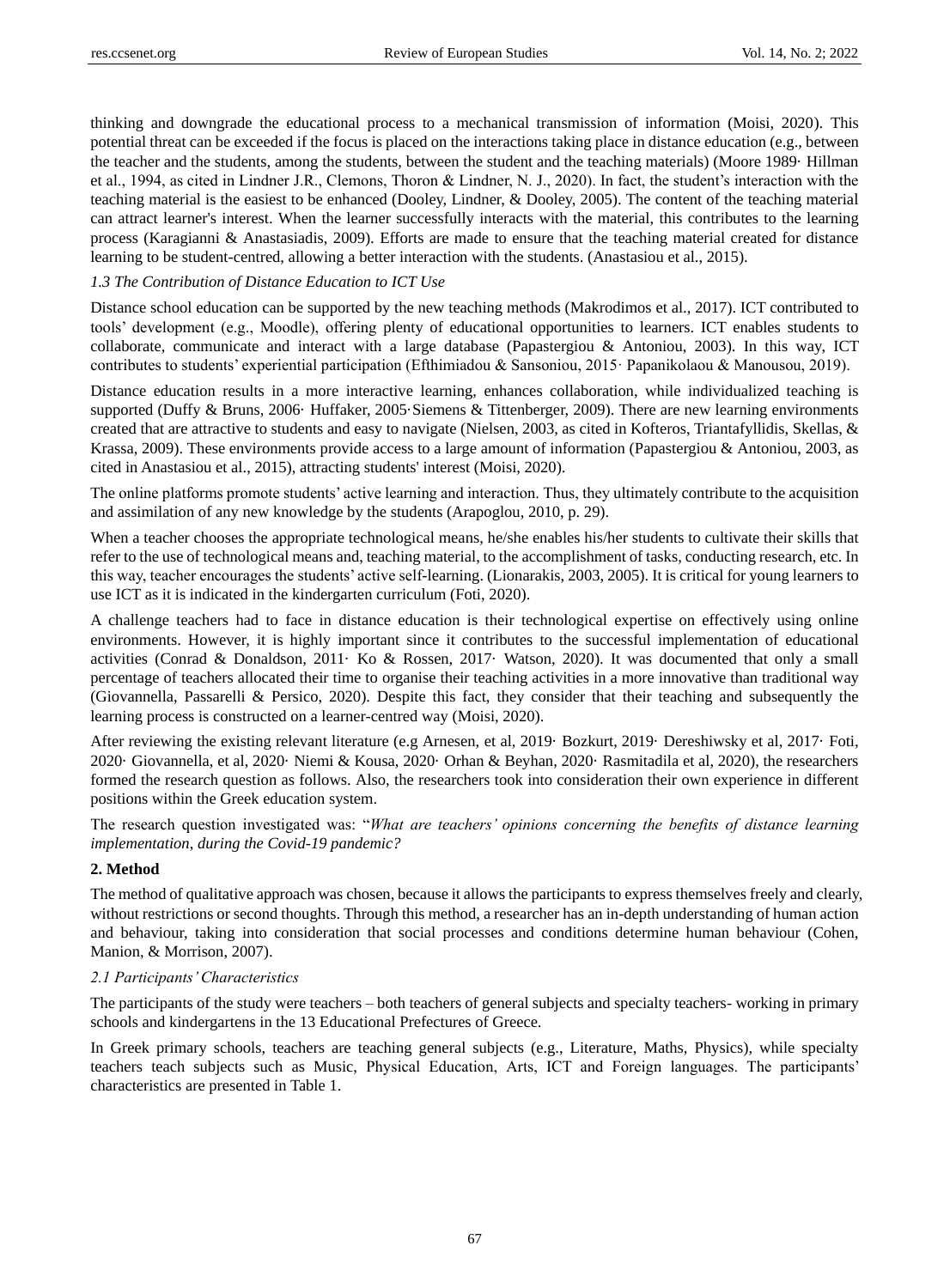|  |  |  | Table 1. The participants' characteristics |
|--|--|--|--------------------------------------------|
|--|--|--|--------------------------------------------|

| Variable                                                | $\%$ |      |
|---------------------------------------------------------|------|------|
| Gender                                                  |      |      |
| Male                                                    | 119  | 23.1 |
| Female                                                  | 396  | 76.9 |
| Their position at school                                |      |      |
| Executives (Head teacher, or coordinators of education) | 61   | 11.8 |
| Teachers (in a primary school or in a Kindergarten)     | 350  | 68.1 |
| Special education teachers                              | 50   | 9.7  |
| Specialty teachers                                      | 54   | 10.4 |
| Highest degree earned                                   |      |      |
| Postgraduate diploma studies                            | 289  | 56.1 |
| University degree                                       | 226  | 43.9 |
| Education in ICT use                                    |      |      |
| <b>Basic</b>                                            | 195  | 37.9 |
| Diploma                                                 | 280  | 54.4 |
| None education                                          | 40   | 7.7  |

Concerning the Prefecture the participants worked, 49.5% (n=255) worked in the Prefecture of Western Greece, 11,1%  $(n=57)$  worked in the Prefecture of Eastern Macedonia & Thrace, 8.5% taught in the Prefecture of Peloponnese (n=44), 8,2% (n=42) taught in the area of Attica, 7,4% (n=38) taught in the Prefecture of Thessaly (7.4%). Moreover, 4,9% (n=25) of the teachers participated were allocated in the area of Central Macedonia, 3,5% (n=18) in Crete, 2.9% in the Ionian Islands (n=15), 1,6% (n=8) in the area of Epirus, 1,4% (n=7) in the Prefecture of South Aegean, 0,4% (n=2) in the area of North Aegean and the same percentage of teachers worked in Central Greece  $(n=2, 0.4\%)$  and in Western Macedonia  $(n=2, 1.4\%)$ 0.4%). In other words, the teachers' sample inquired was representative of the Greek teachers' population throughout the country.

#### *2.2 Sampling Procedure*

This research was carried out from May to June 2020. In February 2020, a pilot study was conducted to detect and eliminate any possible flaws. The pilot study was conducted on a sample of 30 primary school and kindergarten teachers who were attending a postgraduate university program at the time.

Greece is divided in thirteen educational prefectures, each of which is under the supervision of a Regional Director of Education. The sample used in the study was randomly selected, as the electronic questionnaire was sent through the Directorates of Education to the school units all over Greece. Then, the same email was forwarded to teachers' emails. Because of the covid-19 pandemic, teachers' professional emails had been updated. So, all emails with the questionnaire reached their recipients who made a choice to answer it or not.

# *2.3 Material and Methods*

The questionnaire consisted of nineteen (19) questions: two (2) open-ended questions, two (2) closed-ended questions (choice between numbers of statements) and fifteen (15) multiple choice questions (based on a five-point Likert scale). This article presents the participants' responses to an open-ended question of the questionnaire, concerning the benefits of distance education implementation in Greek primary schools during the Covid-19 pandemic.

The validity of the study was ensured based on the depth and breadth of the data collected. Furthermore, the participants voluntarily participated in the research and the researchers, given their subjectivity, had no interest that could possibly hinder the research (Winter 2000, as cited in Cohen et al., 2007, p. 133). The reliability of the research was based on its validity, the design of the methodology, and on the complete and accurate description of the data collection process.

Also, there was an articulated presentation of the data analysis method, while the researchers were closely associated with the education sector. Thus, two of the researchers undertook the task to check if the data recorded were properly used (Lincoln, 2001). Ethics rules were also followed· participants' anonymity was ensured, while all the information regarding the research and its goals was provided. Moreover, the participants were informed that they had the right to withdraw their participation at any stage of the study (Miles & Huberman, 1994).

#### *2.4 Analyzing of Data*

For the analysis of the data collected, the method of thematic content analysis was selected (Braun & Clarke, 2006). The method consists of 6 phases. At first, the data were carefully studied, then they were coded, and the first thematic categories were organized. Afterwards, the thematic categories were re-examined, the thematic units were confirmed and finally the analysis was performed. At last, teachers' answers were divided into three groups. The first group includes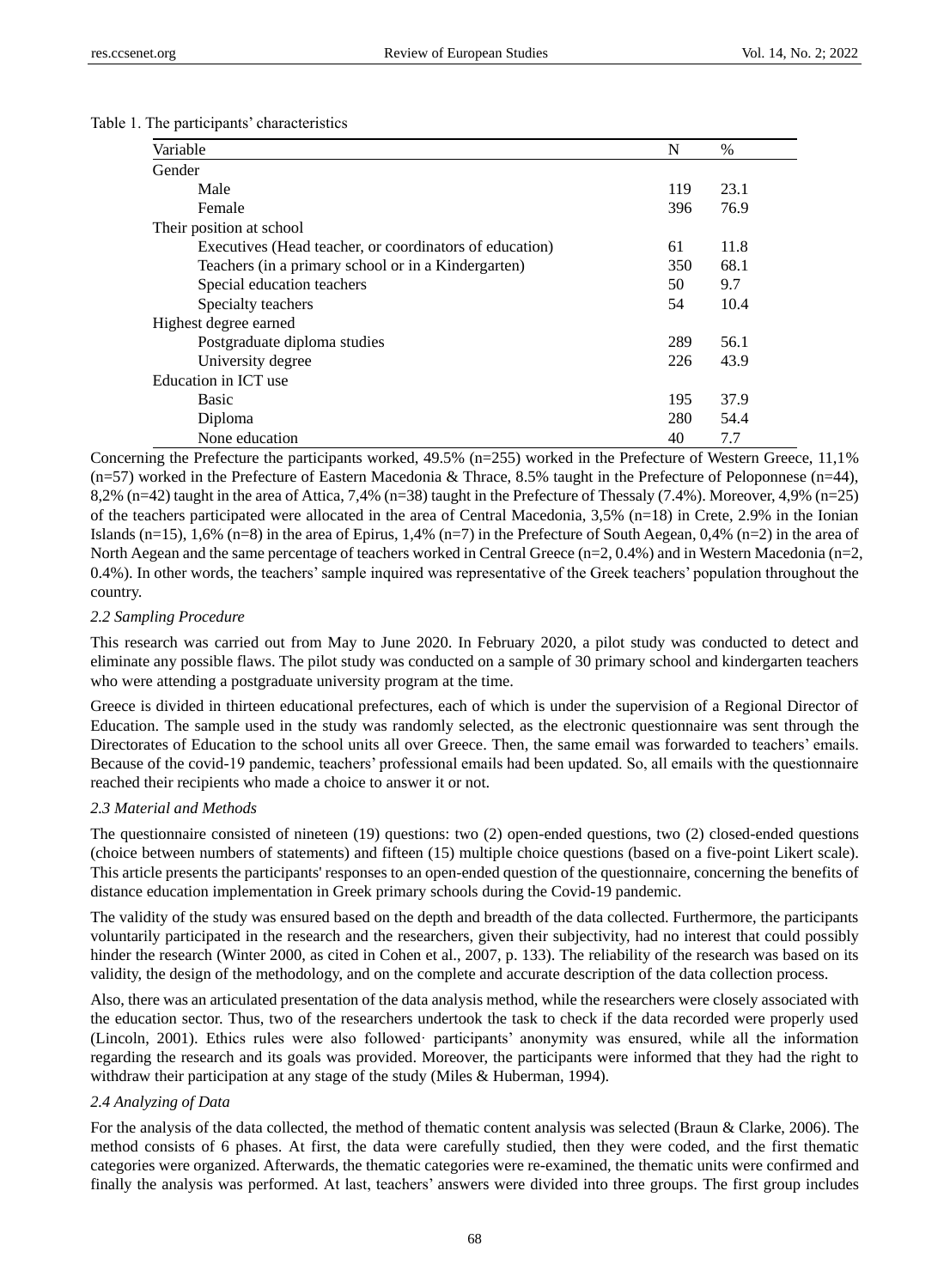teachers' answers stating that a benefit of the distance education implementation was accommodating both students and teachers. In the second group of answers, teachers consider the student-teacher interaction as the main benefit of distance education. In the third group of answers, teachers underlined as main benefit the fact that teachers acknowledged the importance of ICT use in the teaching and learning process. The answers were not categorised according to teachers' socio-demographic characteristics (i.e., gender, position in school, degree, ICT use), as the research focused generally to teachers of all expertise, working in primary education.

#### **3. Results**

The findings of the thematic analysis on teachers' answers follows, based on the three categories mentioned above: (a) mean of accommodation, (b) communication, and (c) ICT use. It should be also noted that in many cases, teachers gave more than one answer.

*3.1 Distance Education as a Mean of Accommodation in the Learning Process*

A significant number of teachers' responses (133) referred to distance education as a facilitating factor in the learning process for both students and teachers. Also, it was highlighted that distance education circumstances enabled the access to education for some students who otherwise could not attend conventional face-to-face school classes.

Some of teachers' statements follow:

*«The lesson is available at almost any time, it does not require learner's physical presence. It is a flexible form of education that gives the freedom to both instructors and learners to organise their own personal programme with a lower cost. People living in isolated areas and/or people facing health problems such as mobility issues can benefit from distance education so as to be educated, trained and specialized»*

*«It ensures the chance of being educated for people who cannot be educated face-to-face in person (due to the long distance from the educational institution, lack of time, health problems, and/or – at last- due to the lockdown)*

*«It gives to each student the option to work at his/her own pace, at his/her own time and place, based on his/her capabilities (asynchronized distance learning) »* 

*"Students coming from remote areas or with special needs can participate. These students cannot participate in a lesson otherwise, since they cannot take part in a face-to-face learning process»*

*«Distance education adjusts the time of knowledge assimilation to each student's personal needs. Also, it permits each student to manage his/her education at his/her own pace».*

*«The trainee can attend the lesson in his/her personal space with a small cost compared to face-to-face education. An access to education is given to specific groups (e.g., mothers, people with mobility problems and to people living in remote areas».*

*«A flexible form of education based on the learner's personal space and time and with low cost»*

*«Studying takes place in the students' personal space, on their space time and on their own pace»*

*«Distance education for teachers shows many positive aspects, especially because it does not require teacher's relocation and entails flexibility in terms of time»*

*«It is a flexible form of education that allows to both teachers and students to organise their own personal schedule»*

*«There is a flexibility concerning the time lessons take place»*

*«You don't waste your time in transport to work, while you work when you are available»*

*«It provides to the teacher a greater flexibility, since his/her working hours are more flexible, and he/she can successfully combine professional and family obligations».* 

*«Distance education serves as a way of facilitating the student so as to study the educational material without any time pressure»*

*«The students are familiar with the distance education environment. There is an easy access from any device connected to Internet. There are no restrictions on when someone can access the asynchronized e-learning educational tools.».*

#### *3.2 Communication*

Another positive aspect of distance education as indicated in teachers' responses (73 responses) was the communication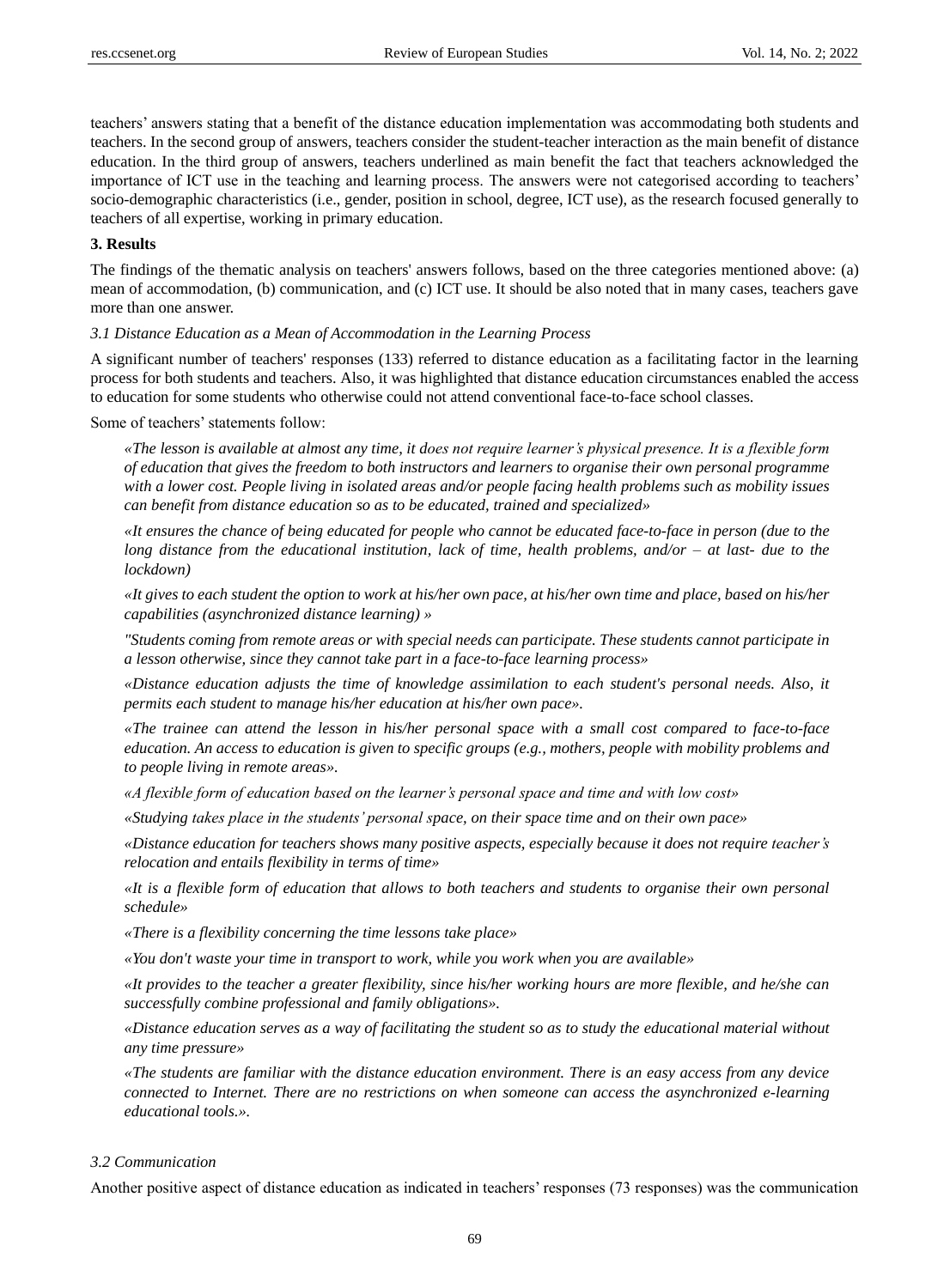and the interaction among the students as well as with the teacher. They also underlined the distance education benefits on a cognitive, psychological and social level. Some of their statements concerning distance education were:

*«We learn to interact by exchanging ideas and developing topics»*

*«It brings students in touch with the educational process, especially for psychological reasons»*

*«It helps us to keep in contact with our students, especially in difficult times like the pandemic».*

*«It is a way for the communication between teachers and pupils to continue beyond the school program».*

*«It enables a personal contact with the student who can receive individualized advice and other suggestions».*

*«When attending a school class is impossible, distance education is the only solution so as the student to be kept in contact with the school process».*

*«Distance education gives the opportunity to the students to maintain contact with their lessons, their teacher and their classmates (in the case of the synchronized education) »*

*«It enables a greater interaction with the educational material».*

*«In case of emergency, distance education helps the students to be kept in touch with the educational process»*

*«From a positive perspective, distance education ensures students' interaction with the educational material».*

*«By means of the synchronized and asynchronized teaching, there was a direct and indirect interaction of the students with their teacher and their learning content».*

*«It facilitated us not to be out of touch with our personal work, our personal obligations and interests»*

#### *3.3 ICT use*

A majority of the teachers' participating in the research answers (96) reported that distance education implementation resulted in an update of their knowledge on ICT use. They managed to use new teaching resources which they found them as both interesting and beneficial for their students, especially in contemporary digital era. Some of their statements were, as follows:

*"The development of digital literacy and multi-literacy"*

*"Teachers' self-improvement on ICT use"* 

*"Acquiring new knowledge on ICT"*

*"Introduction of new tools that helps both students and teachers to update their technological knowledge"* 

*"Distance education provides more educational tools helping the teacher to build a lesson more attractive to student"*

*"There are many and more attractive ways of education"*

*"To organize the teaching material on another form"*

*"Alternative and modern ways of learning"*

*"Distance education is equivalent to the use of multimedia (image, sound), the speed of communication, the children's excitement, because a new "tool" (computer) is used in education. It serves as a means of communication, when students' physical presence in the classroom is not possible"*

*"A positive aspect of distance education is that keeps the students active within the learning process, when the conditions do not permit face-to-face education"*

*"The students acquire more skills"*

*"It helps children with an audio-visual and/or emotional perception of things"*

*"Students get excited, because the lesson becomes more enjoyable and interactive"*

*"It prepares the student for the information society"*

*"It was an opportunity for me to teach my students how to use the internet to their advantage"*

#### **4. Discussion**

A significant number of teachers' responses (133) referred to the flexibility of distance education concerning the organisation of students' personal schedule based on their needs (Lionarakis, 2001, as cited in Manousou, 2004· Vasala, 2005), on their time available (Niemi & Kousa, 2020· Van Der Spoel et al., 2020), on their pace of learning, (Ge, 2012· Tsai, 2009). Distance education takes place at students' personal space, with a lower cost since no transport is

70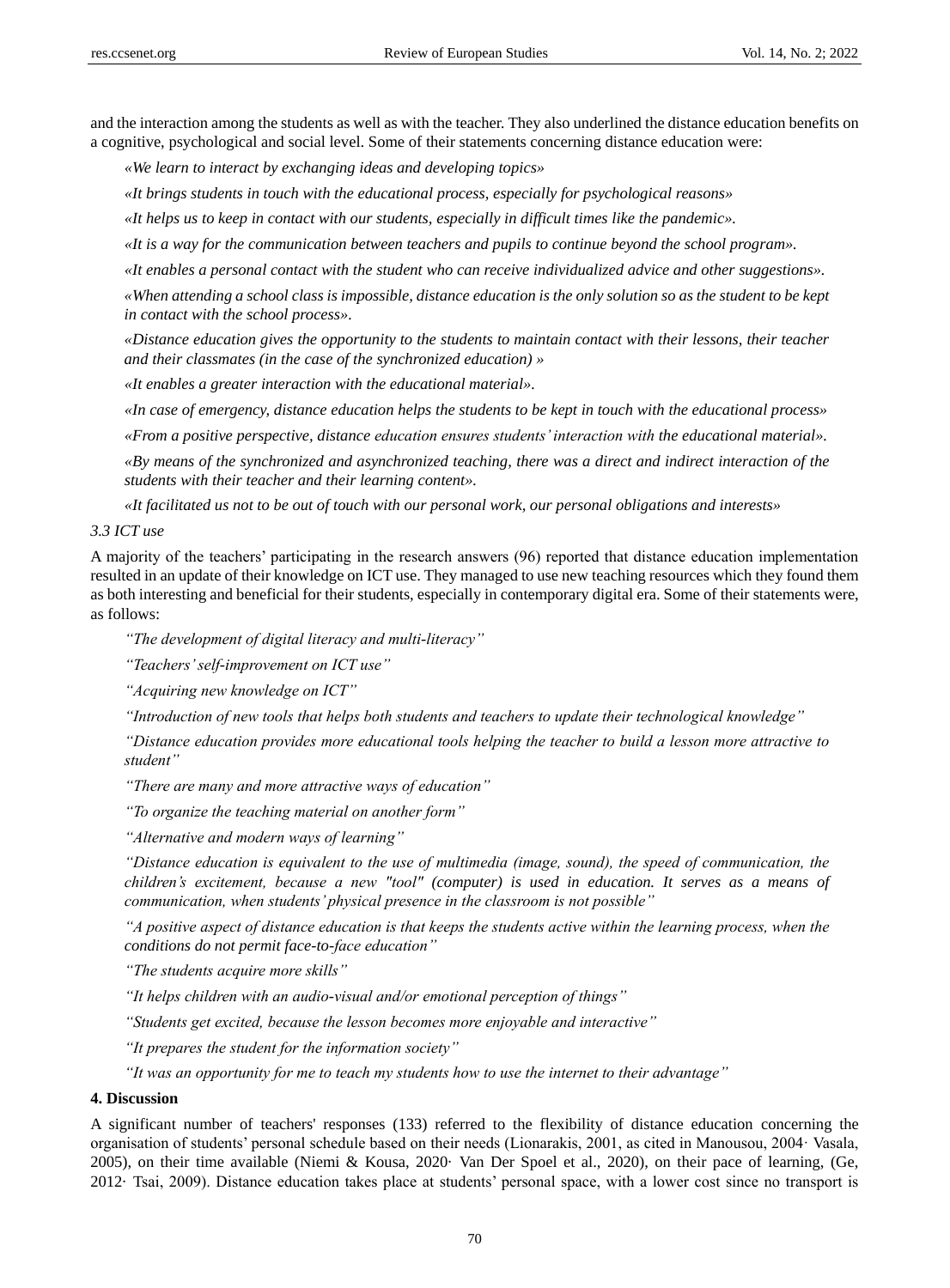needed or their physical presence (Bozkurt, 2019· Schlosser & Simonson, 2002·Van Der Spoel et al., 2020). This flexibility due to distance education is also attested as a benefit for the teachers.

Moreover, many teachers pointed out that distance education enabled the access to the educational process for students living in remote areas (Anastasiou et al., 2015) and/or facing health problems. In such difficult circumstances such the covid-19 pandemic, those students would not have the opportunity to receive education (Vasala, 2005). Also, the teachers participating identified as a positive aspect of distance education the fact that it allowed students to maintain a contact with the educational process on a cognitive and social level (Niemi & Kousa, 2020). Distance learning can act as a facilitator of the learning process, though mentoring and the communication between teacher and students are of utmost importance (Burdina, Krapotkina & Nasyrova, 2019). Research before the covid-19 pandemic has shown that a good teacher–student communication contributes to students' engagement and higher achievement (Fredericks & Alexander, 2021· Kraft & Dougherty, 2013). During the covid-19 pandemic, technology enabled the development of students' participatory learning through their interaction among themselves, with the teacher and the educational material. In this way, the effects stemming from the lack of school education were minimized (Dooley et al., 2005 Efthimiadou & Sansoniou, 2015· Karagianni & Anastasiadis, 2009· Marteney & Bernadowski, 2016· Mpanou 2001· Papanikolaou & Manousou, 2019· Papastergiou & Antoniou, 2003). The ICT use in the educational process must be student-centred and enhance the students' interaction with the teaching material. In critical times, maintaining a contact with students enhances their psychology, since they are able to exchange ideas and discuss issues of concern (Papastergiou & Antoniou, 2003). Based on teachers' responses, the teacher's role as counsellor is highlighted, because the teachers stated that they were called upon to offer personalized advice on issues concerning the students (Ge, 2012· Makrodimos et al., 2017· Rasmitadila et al., 2020).

Lastly, teachers clearly mentioned that the distance education resulted in their digital literacy (Makrodimos, et al., 2017). Now, they understand that they may use many more technological educational tools so as to organise and present their teaching material (Lionarakis & Lykourgiotis, 1999 as cited in Karagianni & Anastasiadis, 2009· Manousou, 2004· Papastergiou & Antoniou, 2003). They indicated that ICT use made teaching materials more stimulating and interesting to students (Karagianni & Anastasiadis, 2009· Moisi, 2020· Trust & Whalen, 2020). Students are more involved in the lesson because of the ICT use (Anastasiou et al., 2015· Duffy & Bruns, 2006· Huffaker, 2005· Lionarakis, 2005· Niemi & Kousa, 2020· Siemens & Tittenberger, 2009· Van Der Spoel et al., 2020), while they are prepared for the Information Society (Lionarakis, 2005) when using technology at their advantage, when developing critical thinking skills and when knowing how to avoid the dangers hidden in it (Schlosser & Simonson, 2002). Even before the pandemic covid-19, research has shown the ICT use impact on students' achievement and wellbeing (Aldama, & Pozo, 2016· Braslauskiene, Smitiene, & Vismantiene, 2017). Apparently, the ICT use must follow the pedagogical methodology and accommodate each student's characteristics (Marteney & Bernadowski, 2016).

#### **5. Conclusion**

The present study is one of the first ones in Greece focusing on the benefits of distance education implementation that followed the outburst of covid-19 pandemic and the suspension of the school units' operation. It emphasizes some good points of distance learning as well, both for students and teachers, that it may drives to more flexible schedule of the education, although teachers do not believe that distance education can substitute face to face learning. The implementation of this distinct type of education was the only way for the educational process to continue (Foti, 2020). The transition from the face-to-face education to the distance education was sudden. Teachers' goodwill and an effort to psychologically support their students were the main motivations behind this attempt (Orhan & Beyhan,2020).

The method of random selection was chosen. 515 teachers of all expertise, working in primary education, participated in the research from all over Greece. They answered to a questionnaire, part of which was an open-ended question concerning the distance education benefits. Based on the data qualitative analysis, teachers acknowledge the three basic benefits of distance education. According to their answers, the distance education teaching method serves as a facilitating factor in the learning process. It can also help students experiencing difficulties in accessing face-to-face education. Additionally, distance education contributes to a better communication and interaction between the teacher and his/her students as well as among the students themselves. In this way, students benefited from distance education in a cognitive, psychological and social level. Moreover, teachers themselves practiced their skills regarding the ICT use as well as the new teaching material. It is this material that ensures more benefits for the students. Distance education is not comparable to the face-to-face teaching, but it can offer chances for some students who could not have access in education otherwise. It can also help students to keep in touch with the school process when communicating with their peers and their teachers by using ICT tools.

Another open-ended question focused on teachers' views about the difficulties or risks of distance education. Although it is not the subject of this paper, it can be mentioned that teachers stated the lack of interaction and communication, that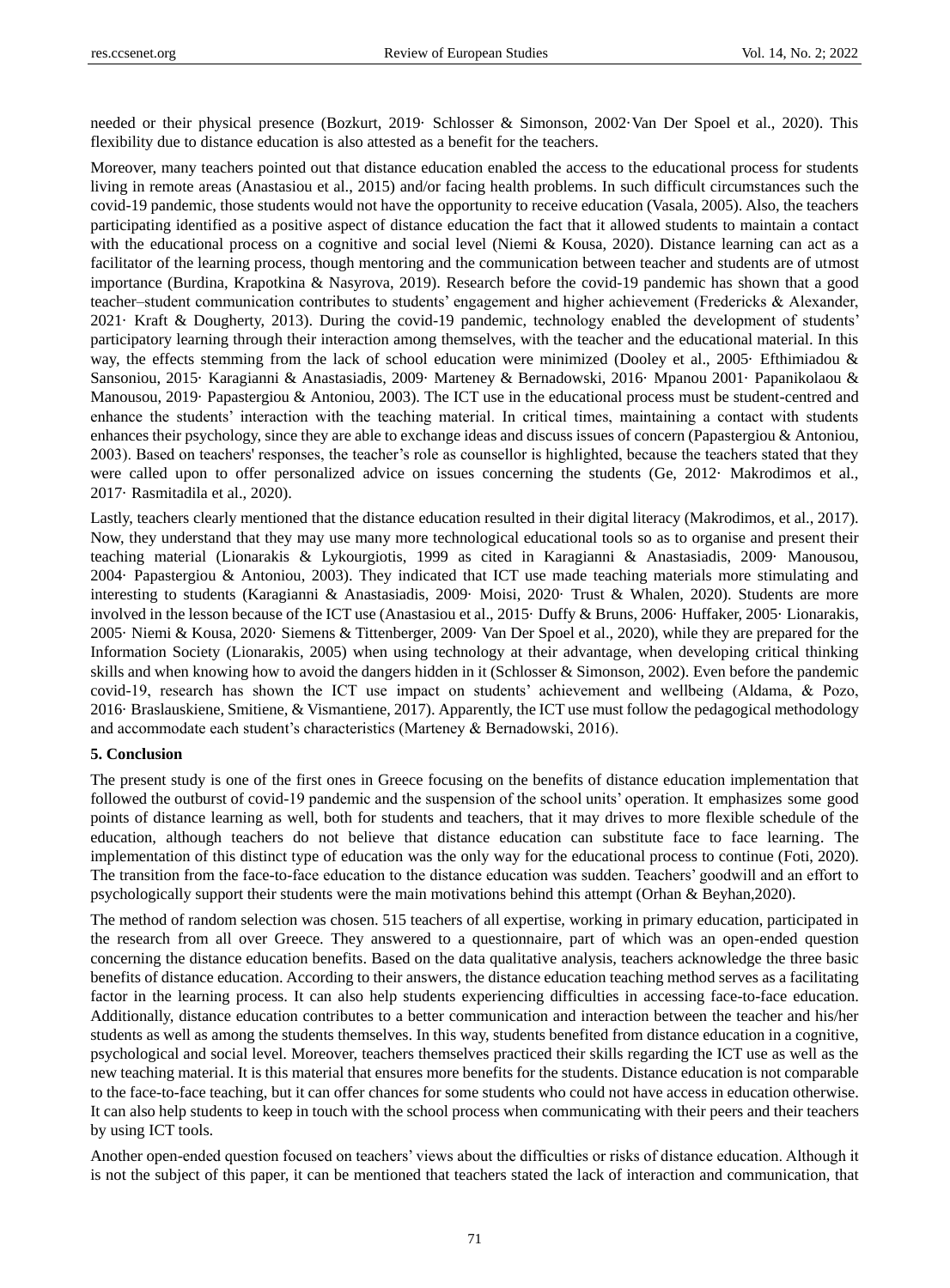teaching methods are teacher-centered, the creation of inequalities between students because of the lack of technical infrastructure, the lack of teacher in service training, and finally issues of personal data security (Manesis, Vlachou, Aravantinou, Barmpertaki, & Kanouri, 2022, forthcoming).

Future studies could study teachers' opinions on distance education benefits by means of close-ended questions and a qualitative data analysis. What is more, a comparison with the benefits of face-to-face education could be made, while students' opinions would be also asked on this topic.

One of the limitations of this study is that teachers could not connect the benefits of distance education with the type of distance education implemented by them, that is synchronised, asynchronized and blended learning teaching method. Moreover, teachers seem not to be able to evaluate the benefits of distance education compared to face-to-face teaching. Lastly, it should be mentioned that this study took place shortly after the distance education implementation happened. This fact may affect teachers and their opinions concerning the distance education benefits that they are able to recognize.

# **Acknowledgements**

We thank all the teachers participating in the research.

#### **References**

- Aldama, C., & Pozo, J. I. (2016). How are ICT used in the classroom? A study of teachers' beliefs and uses. *Electronic Journal of Research in Educational Psychology*, *14*(2), 253-286.
- Alhumaid, K., Ali, S., Waheed, A., Zahid, E., & Habes, M. (2020). COVID-19 & E-learning: Perceptions & Attitudes Of Teachers Towards E- Learning Acceptance in The Developing Countries. *Multicultural Education*, *6*(2), 100– 115.<https://doi.org/10.5281/zenodo.4060121>
- Anastasiadis, P. (2017). "ODYSEYS 2000-2015": Complementary school distance education using ICT: evaluation of the research contribution. *Open Education - The Journal for Open and Distance Education and Educational Technology 13*(1), 88-128.<https://doi.org/10.12681/jode.14057> (in Greek)
- Anastasiou, A., Androutsou, D., & Georgalas, P. (2015). The possibility of using ICT for the supplementary distance electronic teaching of English grammar subjects in primary education. *Open Education: the magazine for Open and Distance Education and Educational Technology, 11*(1), 106-123[. https://doi.org/10.12681/jode.9823 \(](https://doi.org/10.12681/jode.9823)In Greek)
- Arapoglou, J. (2010). *Web services in Moodle*. (Postgraduate Thesis). University of Piraeus: Piraeus. Retrieved from[:](https://dione.lib.unipi.gr/xmlui/bitstream/handle/unipi/3406/Arapoglou.pdf?sequence=2&isAllowed=y%20) [https://dione.lib.unipi.gr/xmlui/bitstream/handle/unipi/3406/Arapoglou.pdf?sequence=2&isAllowed=y \(](https://dione.lib.unipi.gr/xmlui/bitstream/handle/unipi/3406/Arapoglou.pdf?sequence=2&isAllowed=y%20)in Greek)
- Argiriou, M., & Koutsouba, M. (2011). 10 + 1 Learning Theories about the polymorphic dimension of Moodle as a pedagogical tool in Distance Learning. *International Conference in Open and Distance Education, 6,* 654-668. <http://dx.doi.org/10.12681/icodl.684> (in Greek)
- Arnesen, K. T., Hveem, J., Short, C. R., West, R. E., & [Barbour, M. K. \(2019\). K-12 online learning journal articles:](about:blank)  [Trends from two decades of scholarship.](about:blank) *[Distance Education, 40](about:blank)*[\(1\), 32–53.](about:blank)  [https://doi.org/10.1080/01587919.2018.1553566](about:blank)
- [Babinčáková, M., & Bernard, P. \(2020\)](about:blank)*[.](about:blank)* [Online Experimentation during COVID-19 Secondary School Closures:](about:blank)  [Teaching Methods and Student Perceptions.](about:blank) *[Journal of Chemical Education, 97](about:blank)*[\(9\), 3295–3300.](about:blank) <https://doi.org/10.1021/acs.jchemed.0c00748>
- Baran, E., & [Correia, A. P. \(2014\). A professional development framework for online teaching.](https://doi.org/10.1007/s11528-014-0791-0) *[TechTrends](https://doi.org/10.1007/s11528-014-0791-0)*[,](https://doi.org/10.1007/s11528-014-0791-0) *[58](https://doi.org/10.1007/s11528-014-0791-0)*[\(5\), 95–101.](https://doi.org/10.1007/s11528-014-0791-0)  <https://doi.org/10.1007/s11528-014-0791-0>
- Bozkurt, A. (2019). *From Distance Education to Open and Distance Learning: A Holistic Evaluation of History, Definitions, and Theories.* In S. Sisman-Ugur, & G. Kurubacak (Eds.), *Handbook of Research on Learning in the Age of Transhumanism* (pp. 252-273). Hershey, PA: IGI Global. <http://dx.doi.org/10.4018/978-1-5225-8431-5.ch016>
- Braslauskiene, R., Smitiene, G., & Vismantiene, R. (2017). Primary school teachers' approach to advantages of ICT use in education. Retrieved from<http://journals.rta.lv/index.php/SIE/article/view/2241/2462>
- Braun, V., & Clarke, V. (2006). Using Thematic Analysis in Psychology. *Qualitative Research in Psychology, 3*(2), 77-101.<https://doi.org/10.1191/1478088706qp063oa>
- Burdina, G., M., Krapotkina, I., E. & Nasyrova, L., G. (2019). Distance Learning in Elementary School Classrooms: An Emerging Framework for Contemporary Practice. *International Journal of Instruction*, *12*(1), 1-16. <https://doi.org/10.29333/iji.2019.1211a>
- Cohen, L. Manion, L., & Morrison, K. (2007). *Research Methods in Education* (6<sup>th</sup> ed.). NY: Routledge
- Conrad, R. M., & Donaldson, J. A. (2011). *Engaging the online learner: Activities and resources for creative instruction.*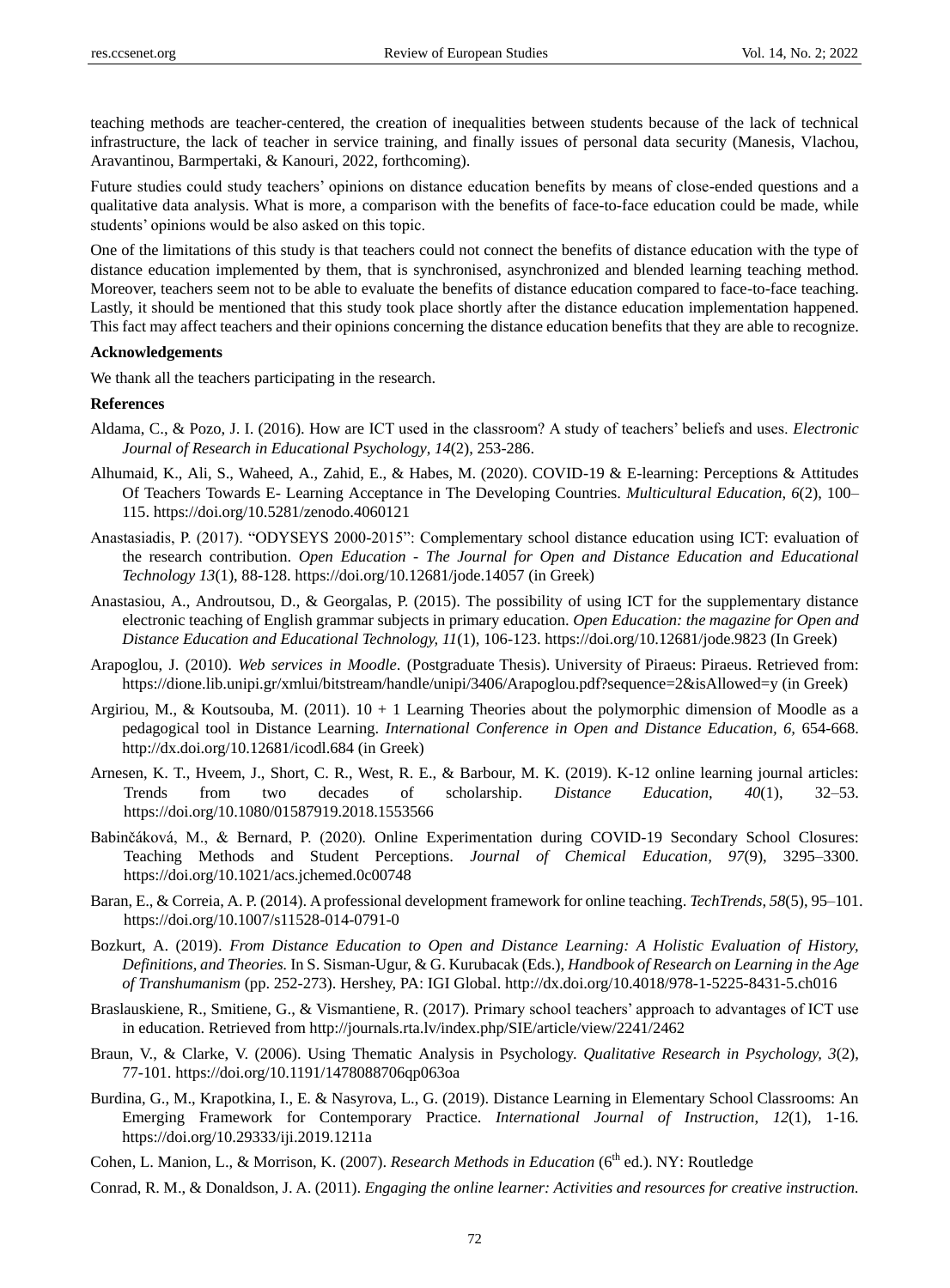San Francisco, CA: Jossey-Bass? Retrieved from [https://www.wiley.com/enus/Engaging+the+Online+Learner:+Activities+and+Resources+for+Creative+Instructio](https://www.wiley.com/enus/Engaging+the+Online+Learner:+Activities+and+Resources+for+Creative+Instruction,+Updated+Edition-p-9781118018194) [n,+Updated+Edition-p-9781118018194](https://www.wiley.com/enus/Engaging+the+Online+Learner:+Activities+and+Resources+for+Creative+Instruction,+Updated+Edition-p-9781118018194)

- Dereshiwsky, M., Papa, R., & Brown, R. (2017). *Online Faculty Teaching, Novice to Expert: Effective Practices for the Student Learner*. USA: NCPEA. Retrieved from [https://www.lulu.com/shop/mary-dereshiwsky-and-rosemary-papa-and-ric-brown/online-faculty-teachingnovicetoe](https://www.lulu.com/shop/mary-dereshiwsky-and-rosemary-papa-and-ric-brown/online-faculty-teachingnovicetoexperteffectivepracticesforthestudentlearner/paperback/product-23289405.html?page=1&pageSize=4) [xperteffectivepracticesforthestudentlearner/paperback/product-23289405.html?page=1&pageSize=4](https://www.lulu.com/shop/mary-dereshiwsky-and-rosemary-papa-and-ric-brown/online-faculty-teachingnovicetoexperteffectivepracticesforthestudentlearner/paperback/product-23289405.html?page=1&pageSize=4)
- Dooley, K. E., Lindner, J. R., & Dooley, L. M. (2005). (Eds). *Advanced methods in distance education: Applications and practices for educators, administrators and learners.* Pennsylvania*,* USA: IGI Global.
- Duffy, P., & Bruns Α. (2006) The Use of Blogs, Wikis and RSS in Education: A Conversation of Possibilities. In Brown, A (Ed.) *Learning on the Move: Proceedings of the Online Learning and Teaching Conference*, (pp. 31038). Brisbane: Queensland University of Technology. Retrieved from <https://www.igi-global.com/book/advanced-methods-distance-education/10>
- Efthimiadou, E., & Sansoniou, B. (2015). The Moodle Collaborative Learning Platform in Language Teaching / Learning: What pedagogical applications could ensure the psychological involvement of the classroom group? *International Conference on Open & Distance Education, 8*(2A), 1-14.<http://dx.doi.org/10.12681/icodl.46> (In Greek)
- Eurydice (2021). Greece: Support to primary and secondary school teachers put in place during the pandemic. Retrieved from

[https://eacea.ec.europa.eu/national-policies/eurydice/content/greece-support-primary-and-secondary-school-teache](https://eacea.ec.europa.eu/national-policies/eurydice/content/greece-support-primary-and-secondary-school-teachers-put-place-during-pandemic_en) [rs-put-place-during-pandemic\\_en](https://eacea.ec.europa.eu/national-policies/eurydice/content/greece-support-primary-and-secondary-school-teachers-put-place-during-pandemic_en)

- Foti, P. (2020). Research in Distance Learning kindergarten schools during the pandemic covid-19: possibilities, dilemmas, limitations. *European Journal of Open Education and E-learning Studies, 5*(1), 19-40. <https://doi.org/10.5281/zenodo.3839063>
- Fredericks, B., & Alexander, G. (2021). A framework for improved classroom communication in the South African schooling context. *Helios 7*(3).<https://doi.org/10.1016/j.heliyon.2021.e06382>
- Ge, Z. G. (2012) Cyber asynchronous versus blended cyber approach in distance English learning, *Educational Technology & Society*, *15*(2), 286–297.
- [Giovannella, C., Passarelli, M., & Persico, D. \(2020\). The effects of the Covid-19 Pandemic on Italian learning](http://www.mifav.uniroma2.it/inevent/events/idea2010/doc/45_12.pdf)  [ecosystems: The school teachers' perspective at the steady state.](http://www.mifav.uniroma2.it/inevent/events/idea2010/doc/45_12.pdf) *[Interaction Design and Architecture\(s\),](http://www.mifav.uniroma2.it/inevent/events/idea2010/doc/45_12.pdf) 45,* [264–](http://www.mifav.uniroma2.it/inevent/events/idea2010/doc/45_12.pdf) [286. R](http://www.mifav.uniroma2.it/inevent/events/idea2010/doc/45_12.pdf)etrieved from: [http://www.mifav.uniroma2.it/inevent/events/idea2010/doc/45\\_12.pdf](http://www.mifav.uniroma2.it/inevent/events/idea2010/doc/45_12.pdf)
- Huffacker, D. (2005). The Educated Blogger: Using Weblogs to Promote Literacy in the Classroom. *AACE Journal*, *13*(2), 91-98. <https://doi.org/10.5210/fm.v9i6.1156>
- Keegan, D. (Ed.). (1993). *Theoretical Principles of Distance Education*. London: Taylor & Francis. <https://doi.org/10.4324/9780203983065>
- Karagianni, D., & Anastasiadis, P., & (2009). Complementary distance education in Primary School: Design and Development of Pilot Printed Educational Material with the method of distance learning on the topic: "Sustainable Development and Renewable Energy Sources". *5th International Conference in Open & Distance Learning*, *1*(5), 97-110[. http://dx.doi.org/10.12681/icodl.502](http://dx.doi.org/10.12681/icodl.502) (In Greek)
- Ko, S., & Rossen, S. (2017). *Teaching online: A practical guide*. New York: Routledge. <https://doi.org/10.4324/9780203427354>

Kofteros, A., Triantafyllidis, A., Skellas, A, & Krassa, A. (2009). Bridging the geographic distance between two remote schools while extending the collaboration of students, parents and teachers outside of school time through a learning platform - a case study. *International Conference in Open and Distance Education 5(B)*, 137-143. <http://dx.doi.org/10.12681/icodl.526>(In Greek)

- Kraft, M., & Dougherty, S. (2013). The Effect of Teacher–Family Communication on Student Engagement: Evidence from a Randomized Field Experiment. *Journal of Research on Educational Effectiveness, 6*(3), 199-222. <https://doi.org/10.1080/19345747.2012.743636>
- Lindner, J. R., Clemons, C. A., Thoron, A., & Lindner, N. J. (2020). Remote instruction and distance education: A response to Covid-19. *Advancements in Agricultural Development*, *1*(2), 53–64. <https://doi.org/10.37433/aad.v1i2.39>
- Lincoln, Y. (2001). Varieties of validity: Quality in qualitative research. In J. Smart & W. Tierney (Eds.), *Higher*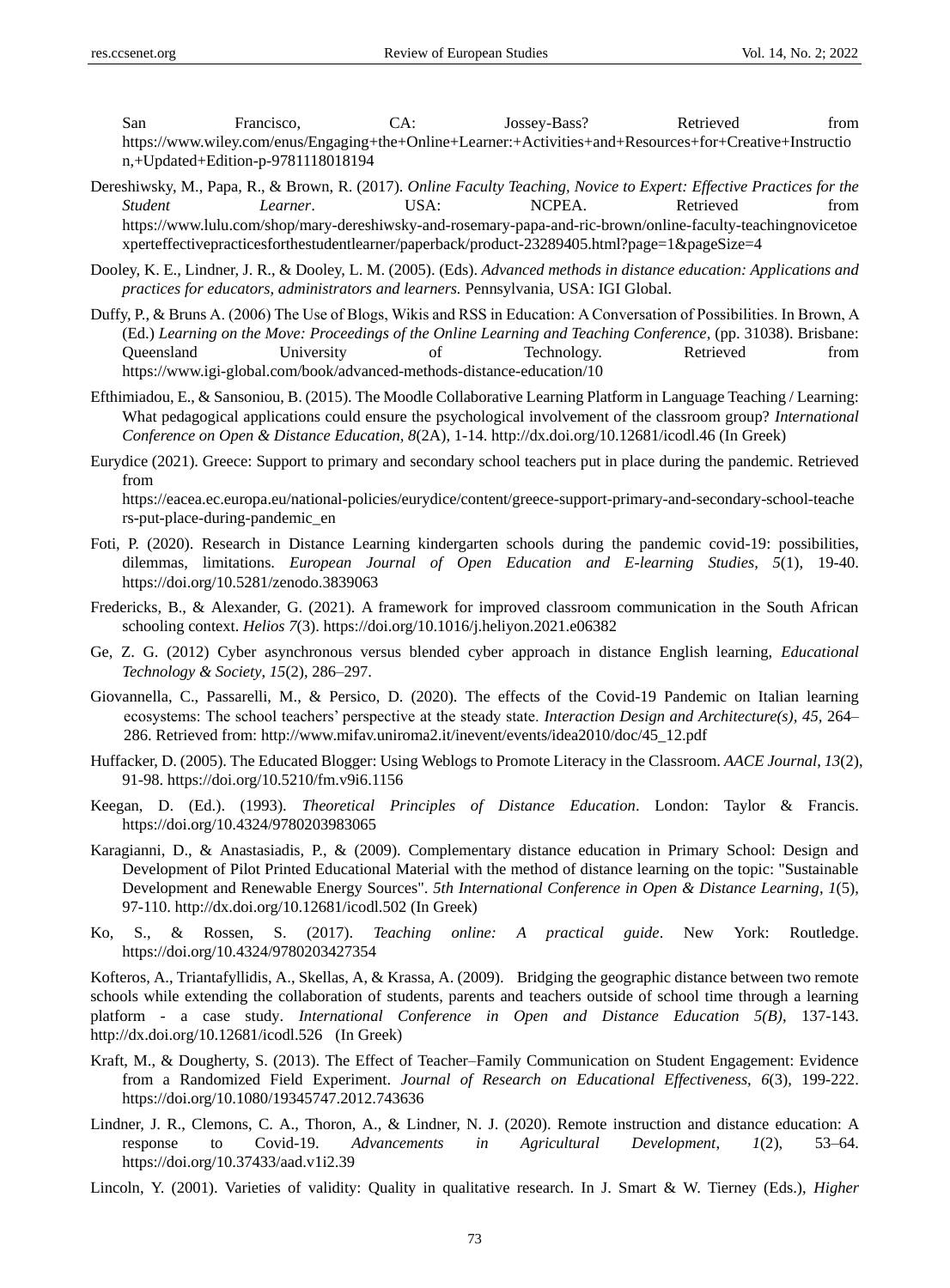*education: Handbook of theory and research* (pp.25-72). New York: Agathon Press.

- Lionarakis, A. (2003). A preliminary framework for a theory of Open and Distance Learning the evolution of its complexity. In A. Szucs, E. Wagner, & C. Tsolakidis (Eds). *The Quality Dialogue, Integrating Quality Cultures in Flexible, Distance and eLearning. Proceedings of the 2003 EDEN Annual Conference held in Rhodes* (pp. 42 – 47). Rhodes: EDEN.
- Lionarakis, A. (2005). *Open and distance learning education and processes.* In A. Lionarakis (Ed.), *Open and Distance Learning. Pedagogical and Technological Applications* (pp. 13-38). Patras: Hellenic Open University.
- Makrodimos, N., Papadakis, S., & Koutsoumpa, M. (2017). Distance School Education: A case study with the method of the Inverted Classroom for Mathematics of the 5th Elementary School. *Open Education: the magazine for Open and Distance Education and Educational Technology, 13*(1), 26.<https://doi.org/10.12681/jode.13975> (In Greek)
- Manesis, N., Vlachou, El., Aravantinou, G., Barmbetaki, I., & Kanouri, St. (2022). Greek teachers' opinions about the disadvantages from the implementation of distance learning in primary schools, during the pandemic Covid-19. (forthcoming)
- Manousou, E. (2004). *Distance Learning Applications in Primary Education*. Presentation at the 1st Panhellenic Two-Day Conference with International Participation on: Lifelong and Distance Education in the Information Society. University of Crete. (In Greek)
- [Marteney, T., & Bernadowski, C. \(2016\). Teachers' perceptions of the benefits of online instruction for students with](https://doi.org/10.1111/1467-8578.12129)  [special educational needs: Online instruction for students with Special Educational Needs.](https://doi.org/10.1111/1467-8578.12129) *[British Journal of Special](https://doi.org/10.1111/1467-8578.12129)  [Education, 43](https://doi.org/10.1111/1467-8578.12129)*(2), 178-194. <https://doi.org/10.1111/1467-8578.12129>
- Miles, M., & Huberman, A. M. (1994). *Qualitative data analysis, an expanded sourcebook.* (2nd ed.) London: Sage.
- Moisi, N. (2020). *Distance learning. A new reality in the educational process*. (Postgraduate Thesis). University of Piraeus: Piraeus. Retrieved from:<https://dione.lib.unipi.gr/xmlui/handle/unipi/13027> (In Greek)
- Mpanou, A. (2001). Open and distance education, terminology and methodology issues. In A. Lionarakis (Ed.), *Opinions and Concerns about Open and Distance Education* (pp. 53-77). Athens: Forerunner. (In Greek)
- [Niemi, H. M., & Kousa, P. \(2020\). A Case Study of Students' and Teachers' Perceptions in a Finnish High School during](https://doi.org/10.46328/ijtes.v4i4.167)  [the COVID Pandemic.](https://doi.org/10.46328/ijtes.v4i4.167) *[International Journal of Technology in Education and Science, 4](https://doi.org/10.46328/ijtes.v4i4.167)*(4), 352-369. <https://doi.org/10.46328/ijtes.v4i4.167>
- Orhan, G., & Beyhan, Ö. (2020). Teachers' perceptions and teaching experiences on distance education through synchronous video conferencing during covid-19 pandemic. *Social Sciences and Education Research Review*, *7*(1) 8-44. Retrieved from<https://econpapers.repec.org/RePEc:edt:jsserr:v:7:y:2020:i:1:p:8-44>
- Papanikolaou, K., & Manousou, E. (2019). Complementary distance education in Primary Education. An Action Survey to supplement lessons for students who are occasionally absent from school. *Open Education: the magazine for Open and Distance Education and Educational Technology, 15*(1), 184-201. (In Greek)
- Popyk, A. (2021). The impact of distance learning on the social practices of schoolchildren during the COVID-19 pandemic. Reconstructing values of migrant children in Poland. European Societies, 32 91), 530-544. <https://doi.org/10.1080/14616696.2020.1831038>
- Rasmitadila, R., Aliyyah, R. R., Rachmadtullah, R., Samsudin, A., Syaodih, E., Nurtanto, M., & Tamfbiran, A. R. S. (2020). The Perceptions of Primary School Teachers of Online Learning during the COVID-19 Pandemic Period: A Case Study in Indonesia[. http://dx.doi.org/10.29333/ejecs/388](http://dx.doi.org/10.29333/ejecs/388)
- Repetto, J., Cavanaugh, C., Wayer, N., & Feng, L. (2010). Virtual high schools: improving outcomes for students with disabilities, *Quarterly Review of Distance Education, 11*(2), 91–104.
- Saykili, A. (2018). Distance Education: Definitions, Generations, Key Concepts and Future Directions. *International Journal of Contemporary Educational Research*, *5*(1), 2-17. Retrieved from<https://eric.ed.gov/?id=EJ1207516>
- Schlosser, L. A., & Simonson, M. (2002). *Distance Education: Definition and Glossary of Terms* (3rd ed.). North Carolina: AECT.
- [Siemens, G., & Tittenberger, P. \(2009\).](https://www.academia.edu/2857175/Handbook_of_emerging_technologies_for_learning) *[Handbook of Emerging Technologies for Learning](https://www.academia.edu/2857175/Handbook_of_emerging_technologies_for_learning)*[. C](https://www.academia.edu/2857175/Handbook_of_emerging_technologies_for_learning)anada: University of Manitoba. Retrieved from [https://www.academia.edu/2857175/Handbook\\_of\\_emerging\\_technologies\\_for\\_learning](https://www.academia.edu/2857175/Handbook_of_emerging_technologies_for_learning)
- Trust, T., & Whalen, J. (2020). Should Teachers be Trained in Emergency Remote Teaching? Lessons Learned from the COVID-19 Pandemic. *Journal of Technology and Teacher Education, 28*(2), 189-199. Retrieved from <https://www.learntechlib.org/primary/p/215995/>